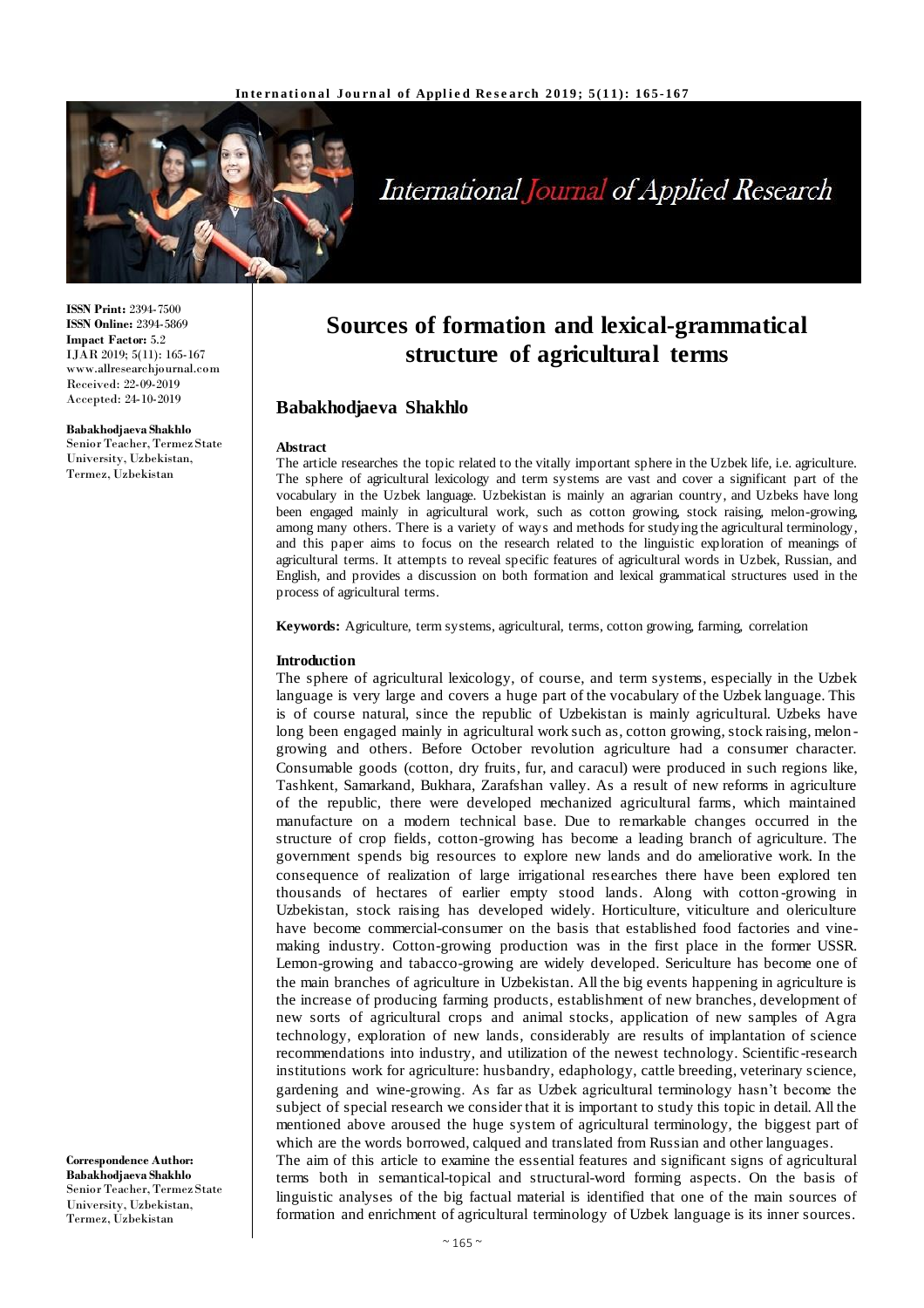Due to extension of social functions of the language, Uzbek language started serving social- political and national economical, including agricultural sphere of life. As a result of specialization of meaning of words, most of early existed nationwide words and word combinations have become<br>scientific agricultural terms: umurtaasizlar scientific agricultural terms: umurtqasizlar (беспозвоночные) – invertebrate, marvarid –  $(\text{кемчуг})$  – pearls – (a hard, lustrous spherical mass, typically white or bluish-grey, formed within the shell of a pearl oyster or other bivalve mollusc and highly prized as a gem. *Жемчуг* consists of the same substance like a shell, mainly from carbonate dioxide calcium), jo'yak ochish carbonate dioxide calcium), jo'yak ochish - (грядообразование - ridging – reception of tillage, ensuring the creation of conditions on the slopes for the cultivation of agricultural crops ), kesish - (обрезка) -cutting, tozalash - (очистка - purification; release of the main products from impurities), реза, maydalash - (измельчение кормов shatering forage; cutting or crushing feed to improve feedability), teri - (кожа) - skin; emlash - (прививка) grafting; shox - (рог) - horn; chorva - (from chor, quadruped –domestic animal, скот) - domestic animals. Etymological and genetic analysis has shown that, in the structure of Uzbek language originally Uzbek words and phrases function most of the time, as Uzbeks since ancient times have done farming. Dekhkans – uzbek farmers were skillful masters of husbandry, horticulture, viticulture, beeweeping, poultry, animal husbandry and others. Almost 50% of agricultural terms are consisted of an originally Uzbek language: U'zum (виноград) - grape; anor - (гранат) pomgranate; anjir - (инжир) - fig, olma - (яблоко) -apple; o'rik - (урюк) - apricot; yong'oq - (орех) - nut; bug'doy - (пщеница); arpa - (ячмень) - barley; makkajo'xori- (кукуруза) - maize; nok (груша)-реаг; bodom - (миндаль)- ; o't - (трава) - grass; beda/yo'ng'ichqa- (клевер)-сlоуег; xashak - (корм) - forage; maysazor - (луг) - meadow; tokzor (виноградник) - vineyard; daraxt - (дерево) - tree; nihol -(саженец) - sapling; qovun - (дыня) - melon; tarvuz - (арбуз) - water melon; maydon - (площадь)- area; tut - (тутовник) - mulberry; dehqon - (дехканин) - peasant; sigir - (корова) - cow; qo'y - (баран) - sheap; echki -(коза) goat; buzoq- (теленок)- calf; tuya - (верблюд)- camel; ot - (конь, лошадь) - horse; go'sht - (мясо)-meat; sut - (молоко) - milk; guruch - (рис) - rice; moy - (масло) - oil; mosh- (маш); loviya (фасоль)-hагісо; no'xat -(горох) pea; bel - (лопаткa) - shovel, ketmon - (кетмень) - mattock; dehqonchilik - (земледелие)- agriculture; - dehqon (крестянин) -peasant; sholi - (рис) - rice; gilos - (черешня)-sweet cherry; ekin - (посев) - sowing; tuproq - (почва) - soil; shudgor - (плуг) - plow; yagana - (прополка) - weeding; chopish - (окучивание) - hilling; jo'yak- (борозда) - furrow; yerlar - (угодья) - lands; yaylov - (пастбище) - pasture; poda - (стадо) - herd; o'rib olish - (укос) - mowing.

Formation and structure of Uzbek agricultural terminology The analyses of the correlation with denotative meaning of the terms, conceptions in terms of identifying the character of systematical organization of agricultural terminology allowed to bring out thematic groups of etymological heterogeneous words. Thus, nouns are integrated in thematic groups. They define names of husbandry branches and husbandry branch units distinguishing them. They are characterized by presence of their nomenclature or absence of thereof or the other part of agricultural nomenclature, by their analogy thereof or the other organ or parts of plants,

animals and so on. Adjectives complete their classification distinguishing their classification according to their form, character area, position in the space, and inner structure of substance matter. Agricultural terminology corresponds to non-uniform lexical grammatical microsystem whose relevant component is agricultural lexicology. The basis of this micro system is contained from nouns, which take the dominant position in terms of their nominative meaning. According to our information, they contain 42% of all agricultural lexical units, they are 82,7 times more than nouns, 7.5 times are more than adjectives, and 15 times are more than adverbs. Distribution of nouns for more twenty macro languages somehow varied. This difference is same as in logical understanding system and so as in relationship with different groups of lexis (terminology) in macro languages. According to the criteria of thematic productivity, the following specific terminology layers are highlighted: a general academic, general technical, intersectoral (subject matter) and narrowly specialized ones as a form of national literary language. Quantitatively, narrowly specialized (37%) and intersectoral (33%) terms dominate. A general scientific and general technical words are not represented much. According to the composition which include most open and heterogenic terms is a microsystem of technical culture, and seed raising and the most closed ones are plant physiology, selection, seed production, fishery and beekeeping.

Terminological field, which relies on A.A. Reformatskiy's theory (Reformatskiy, 1967) distinguishes terminological field of all the branches of agriculture uniting more than twenty main thematic fields. Homogeneity of the theme – conceptual correlation of units of thematic fields, for example, Plant-growing, Fruit-growing, Vegetable-growing, Industrial crops allows to unite them in much bigger hierarchic unit – thematic hyper field Plant-growing, similar fields Genetics, Selection and seed-growing, Physiology of plants are also united in one hyper field – Cattle breeding and so on. The carried out analyses of lexical - grammatical structure of agriculture terms diagnoses that verbs might appear along with nouns in the function of agricultural terms. Since nouns, are admittedly considered as the units of terminology, then verbs in status of terms are not far unarguable for researches, although, it is obvious, that they are introduced in terminology independently. The researches done on the field of terminology show that dictionary sources contain a lot of verbs, self-sufficient as a designation of actions and processes, initially correlated with objects and tools. For example: o'smoq (прорастать) grow, boqmoq (кормить) feed, sug'ormoq (поливать) pour and others. It is from verbs parallel terms are derived – nouns to denote the same processes, as if proving that the terminology includes not only desemanticized verbs: suv sepmoq (поливать) pour; xosil yig'ib olish (сбор урожая)harvest; almashlab ekish (севооборот) crop rotation; yer ag'darish (оборачивание почвы) soil turning; shudgorlash, yer haydash (вспашка)ploughing; yanchish (обмолот) treshing; chopiq qilish(окучивание)ridging and others. In general, verbal vocabulary is relevant, because it is verb terms that provide, as H.A. Kuzmin claims, expression of logical and specific professional relations between the concepts specified in the syntagmatics of the scientific text [Kuzmin 1990], without what its content is not formed. Thus, in the perspective of the nominative process, thought associates, compares, opposes elements of